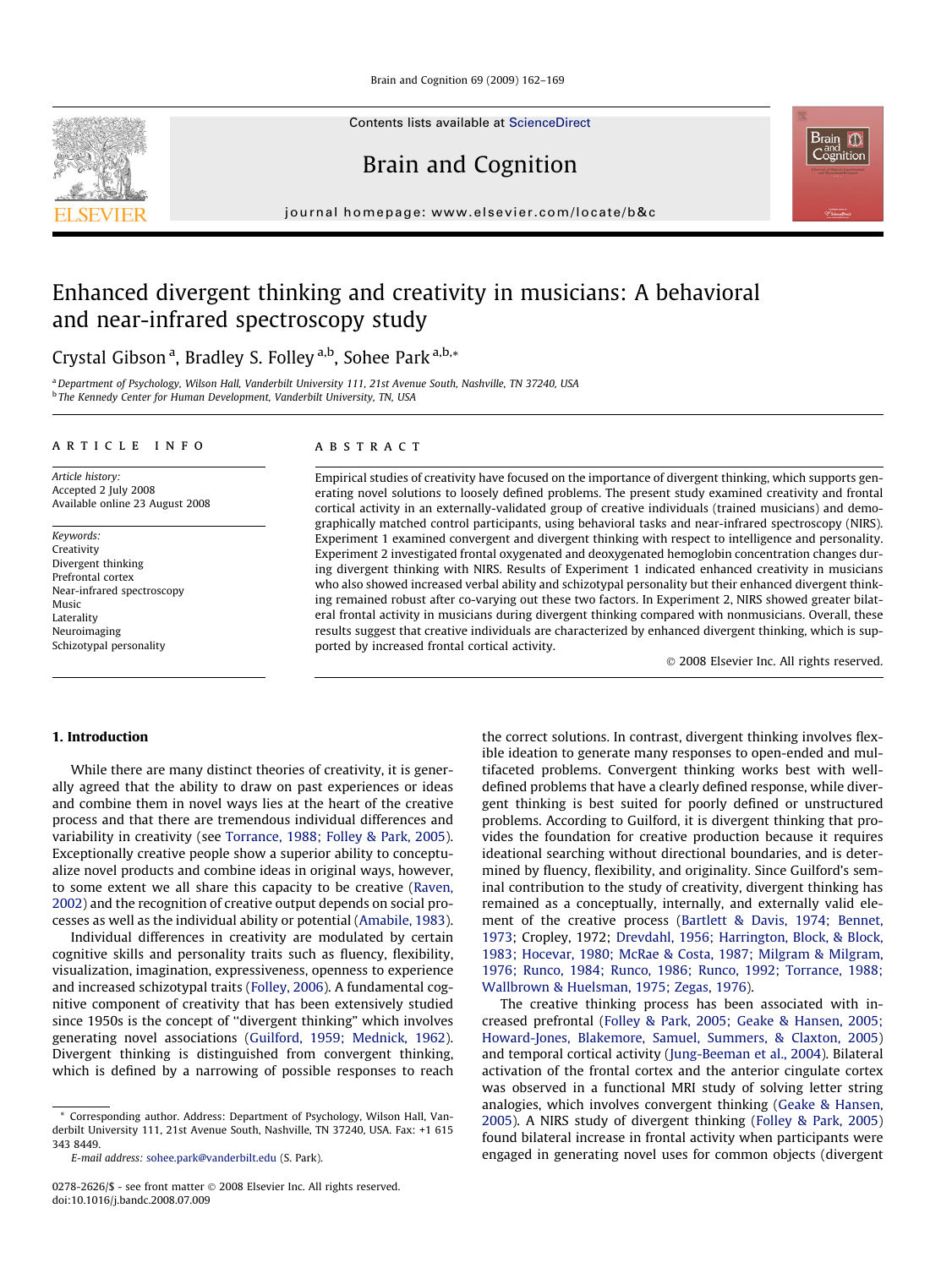thinking) but they also noted that individuals with elevated schizotypal personality tended to show greater right frontal activation. Increased creativity was most pronounced in these schizotypal subjects, thus providing an empirical link between creativity with psychosis-proneness. During a task that taps divergent thinking, the right prefrontal cortex showed significant activation when participants were asked to create stories in response to the presentation of unrelated words ([Howard-Jones](#page-7-0) et al., 2005). In a simultaneous fMRI/EEG study that investigated remote (indirect) semantic associations, a bilateral increase in the right temporal activity was observed during creative insight solution development [\(Jung-Beeman](#page-7-0) et al., 2004), which involves both convergent and divergent thinking.

At this point, it is unclear whether creative thinking process engages bilateral or unilateral cortical regions, partly due to a wide range of creativity tasks used in imaging studies, some involving mostly convergent problem solving and others tapping more divergent thinking process. However, there is a broad consensus that the frontal cortex plays an important role. ([Bekhtereva,](#page-6-0) Dan'ko, [Starchenko,](#page-6-0) Pakhomov, & Medvedev, 2001; Bekhtereva et al., 2000; Carlsson, Wendt, & Risberg, 2000; [Starchenko,](#page-6-0) Vorob'ev, Klycharev, [Bekhtereva,](#page-6-0) & Medvedev, 2000).

Although the neural correlates of divergent thinking are beginning to be understood, most studies use laboratory measures of creativity and it is unclear how these measures are related to observable behaviors in the real world. Performing artists are implicitly assumed to have greater creative potential than the general population but it is unknown how personality variables, environment, and training interact to increase creativity in these individuals. Musicians are a particularly relevant population to study because of their intensive, long-term training that may have a significant impact on neural circuits that are associated with creativity.

Musical training at an early age can lead to altered brain structural development (Gaser & [Schlaug,](#page-6-0) 2003). Using voxel-based morphometry (VBM), Gaser and [Schlaug](#page-6-0) (2003) found gray matter volume differences among professional musicians (pianists), amateur musicians and nonmusicians in motor, auditory, and visualspatial regions. More specifically, musician status was correlated positively with the volumes of the left precentral gyrus, left Heschl's gyrus, and right superior parietal cortex. Although this particular study did not find white matter differences, other studies reported evidence for larger corpus callosum (Lee, Chen, & [Schlaug,](#page-7-0) [2002](#page-7-0)) and more efficient white matter organization [\(Schmithorst](#page-7-0) & [Wilke,](#page-7-0) 2002) in individuals with extensive musical training. Therefore, it seems that music training may increase gray matter volumes in both hemispheres and there is some evidence to suggest that the connectivity of the two hemispheres may also be altered in musicians.

Behaviorally, musicians show anomalous cerebral dominance compared with nonmusicians; a shift towards sinistrality may be attributed to hand skill training (Hassler, 1990; Jäncke, [Schlaug,](#page-7-0) & [Steinmetz,1997\)](#page-7-0) and necessary use of the nondominant hand during training since most musical instruments require the performers to work with both hands ([Christman,](#page-6-0) 1993; Hassler & Gupta, [1993\)](#page-6-0). These findings suggest that trained musicians may perform better than nonmusicians on cognitive tasks that require the two cerebral hemispheres, efficient inter-hemispheric communication and integration of dispersed neural networks because of the nature of their lengthy training.

The neural correlates of creativity in musicians were examined in two recent studies of pianists. In an fMRI study, [Bengtsson](#page-6-0) and [colleagues](#page-6-0) (2007) observed increased activation of the right dorsolateral prefrontal cortex, the presupplementary motor area, the rostral portion of the dorsal premotor cortex, and the left posterior superior temporal gyrus during improvisation in classical pianists. The importance of frontal cortex in relation to creativity was also highlighted in a new fMRI study of professional jazz pianists while they engaged in improvisation ([Limb](#page-7-0) & [Braun,](#page-7-0) 2008). Spontaneous improvisation was accompanied by a pattern of activation and deactivation in the frontal cortex. A decreased activation of dorsolateral prefrontal and lateral orbital regions was observed along with increased activation of the medial prefrontal (frontal polar) cortex in jazz musicians. Although the neural networks implicated in these two studies differ, they both implicate the role of frontal cortical regions in creative improvisation.

There is evidence to indicate brain structural differences and the involvement of frontal cortical regions during creative musical improvisation in trained musicians. Therefore it was logical to ask if trained musicians might show increased creativity in nonmusical tasks as well. The present study examined creative thinking in musicians and nonmusicians, using behavioral and near infrared spectroscopy (NIRS) experiments. NIRS is a noninvasive neuroimaging method that allows in-vivo measurement of changes in the concentrations of oxygenated hemoglobin (oxyHb) and deoxygenated hemoglobin (deoxyHb) in the cortex based on their distinctive optical properties ([Jobsis,](#page-7-0) 1977). We hypothesized that musicians would show enhanced divergent thinking accompanied by increased bilateral prefrontal cortical activity.

# 2. Experiment 1: Behavioral Investigation of creativity in musicians and nonmusicians

## 2.1. Materials and methods

Participants: Twenty classical music students (9 women) were recruited from Vanderbilt University's Blair School of Music. Inclusion criteria for the musician group were as follows: current playing of an instrument and musical training for more than 8 years. Instruments played included the piano, woodwind, string, and percussion instruments. The mean duration of musical training was 11.10 years ( $SD = 3.65$ ) and mean hours of practice per day was 2.50 (SD = 1.41). 20 nonmusicians (11 women) were recruited from an introductory psychology course at Vanderbilt University. Nonmusicians had no music training beyond the regular curricular exposure to music during the kindergarten to high school years. The two groups were matched in age, education and sex (see [Table](#page-2-0) [1](#page-2-0)). In addition, the admissions criteria for the Blair School of Music and those for the College of Arts and Sciences were not different in terms of the standardized test scores (i.e. the Scholastic Aptitude Test) and high school grades. The admissions statistics are available on the Vanderbilt University website ([www.vanderbilt.edu\)](http://www.vanderbilt.edu). Exclusion criteria for both groups were DSM-IV (Diagnostic and Statistical Manual for Psychiatric Disorders IV; [American](#page-6-0) Psychiatric [Association,](#page-6-0) 1994) diagnosis for psychiatric disorder, psychotropic medication, history of head injury or neurological disorders, and illegal drug use. All participants gave written informed consent approved by the Vanderbilt University Institutional Review Board and they were paid.

#### 2.1.2. Design and procedure

Participants were asked to complete questionnaires and participate in two behavioral experiments in one session.

Intelligence was assessed by the Wechsler Abbreviated Scale of Intelligence (WASI, The Psychological Corporation, 1999). Handedness was assessed by the Edinburgh Handedness Inventory [\(Old-](#page-7-0)field, [1971](#page-7-0)). Verbal fluency was measured by the "FAS" task (Spreen & [Strauss,](#page-7-0) 1998) which requires participants to generate words that begin with the letters F, A and S with one minute response time limit per letter.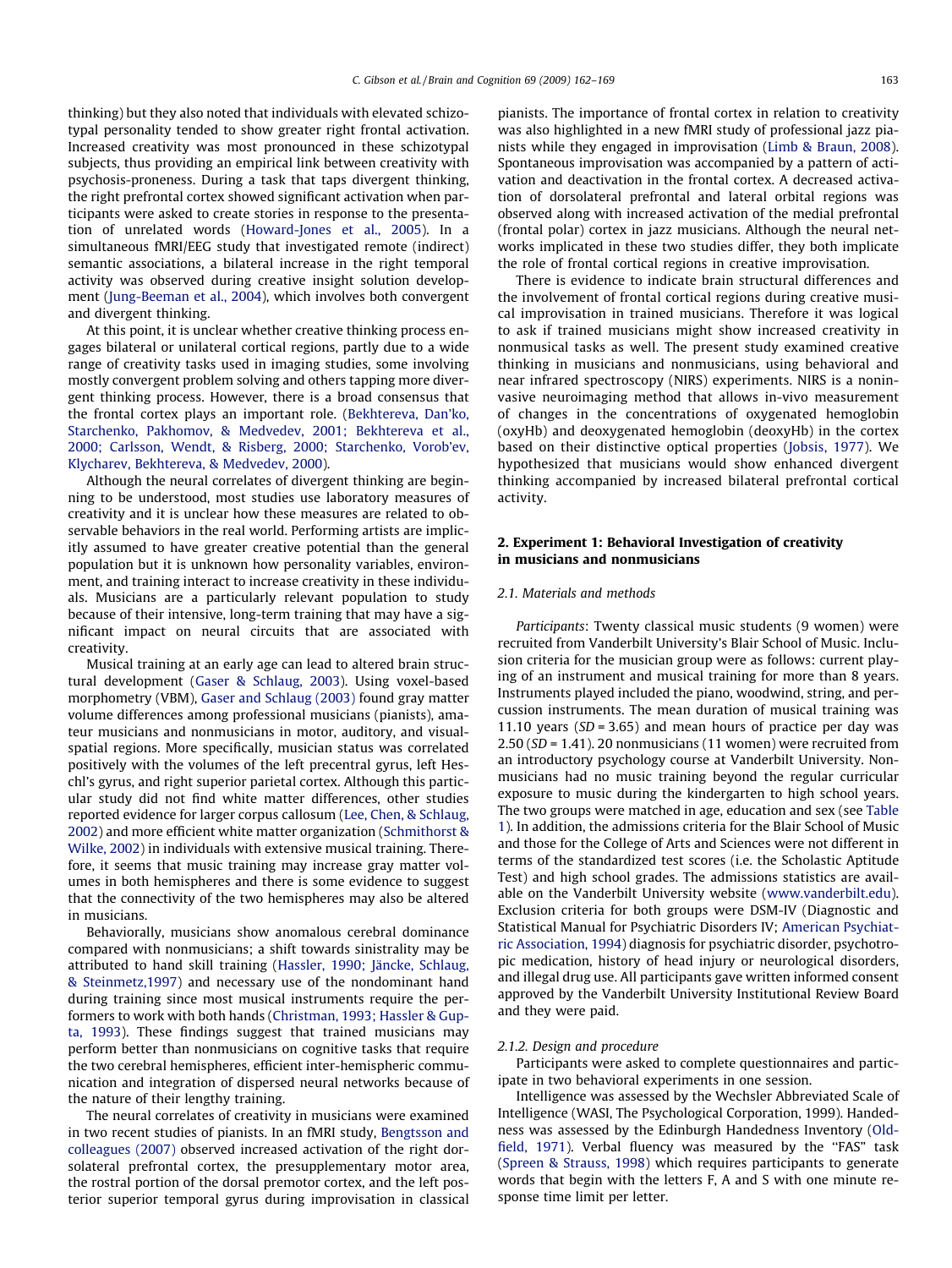<span id="page-2-0"></span>

Demographic information

|                      | Participants in Experiment 1 |                        | Participants in Experiment 2 |                       |
|----------------------|------------------------------|------------------------|------------------------------|-----------------------|
|                      | Musician $(N = 20)$          | Nonmusician $(N = 20)$ | Musician $(N = 8)$           | Nonmusician $(N = 7)$ |
| Number of women      | 9                            |                        |                              | 4                     |
| Age                  | 19.5(1.1)                    | 18.6(0.7)              | 19.7(1.2)                    | 19.1(1.3)             |
| Education            | 14.1(0.9)                    | 13.4(0.7)              | 14.1(0.8)                    | 13.6(0.9)             |
| Edinburgh handedness | 49.2(55.1)                   | 70.2(35.8)             | 58.8 (51.0)                  | 74.2 (16.9)           |
| Verbal IO            | 116.4(8.9)                   | 107.2(9.9)             | 117.4(9.2)                   | 110.5(12.5)           |
| Performance IQ       | 111.7(10.0)                  | 107.5(9.9)             | 113.6 (12.9)                 | 115.7(10.2)           |
| Full scale IQ        | 115.9(7.0)                   | 108.3(8.5)             | 117.5(10.3)                  | 114.7(11.4)           |

Personality scales: The Gough Personality Scale [\(Gough,](#page-7-0) 1979) is a 30-item self-report measure of creativity on personality characteristics in which the participant is asked to select out of 30 adjectives (e.g. conventional, snobbish, sincere, etc.) those characteristics that apply to him/herself. The range of score is 0– 18 with greater scores indicating increased creative personality traits.

The Schizotypal Personality Questionnaire (SPQ; [Raine,](#page-7-0) 1991), a self-report measure, consisting of 74 true-false items was used to assess schizotypy, which is associated with psychosis-proneness in the general population. The reason for including SPQ was that in previous studies (e.g., Abraham, [Windmann,](#page-6-0) Daum, & [Güntürkün,](#page-6-0) 2005; Carson, Peterson, & Higgins, 2003; Folley & Park, [2005\)](#page-6-0), schizotypal personality was associated with increased creativity. SPQ consists of three factors ([Raine,](#page-7-0) 1991) that tap different aspects of psychosis–proneness: Cognitive–Perceptual, Interpersonal and Disorganized. Cognitive–Perceptual factor corresponds to subtle perceptual aberrations and magical thinking. The interpersonal factor is related to difficulties in forming social relationships and reduced social and emotional functioning. The disorganized factor is linked to odd behavior and odd speech.

Creativity tasks: We used the Remote Associates Test [\(Mednick,](#page-7-0) [1962\)](#page-7-0) and a novel divergent thinking task developed by [Folley](#page-6-0) and Park [\(2005\)](#page-6-0) based on earlier models of creativity ([Guilford,](#page-7-0) 1959; [Torrance,](#page-7-0) 1988; Wallach & Kogan, 1965).

The Remote Associates Test (RAT) is a paper-and-pencil test of associative processing. In a RAT trial, participants are given a set of three stimulus words and are asked to find another word that is associated with all three words in the set. For example, given the stimulus set of 'blue', 'cake' and 'cottage,' the correct answer would be 'cheese'. The RAT requires participants to generate semantic associations for all three words in a set and search for the link that connects them. This process requires both divergent and convergent thinking in order to generate and link the remote associations. Participants were instructed to write down all the associations that they generated and their final solution word. There were thirty trials. Accuracy (% correct) and the total number of associations generated were recorded.

The Divergent Thinking Test (DTT) required subjects to generate 'uses' for real objects. Each trial began with the presentation of the stimulus objects. Participants were asked to explore the objects and generate uses for them alone and in combination with one another. Responses were recorded verbatim. There was no time limit. When participants indicated that they finished generating 'uses,' the next trial began with the presentation of a new set of familiar objects. The stimulus objects were selected based on the results from a previous study by Folley and Park [\(2005\)](#page-6-0). Each trial contained multiple objects and number of objects ranged from 3 to 5. Thus the task demand was varied with increasing the ''combinatory load" (i.e., generating uses for a combination of the objects). There were three trials.

#### 2.2. Results

Group differences were tested with ANOVAs. Correlations were computed to examine associations among creativity, personality and intelligence measures.

Demographic and neuropsychological variables (see Table 1): Musicians and nonmusicians did not differ in handedness  $(F(1,39) = 1.89, p = .19)$ . Musicians scored higher on the verbal  $(F(1,39) = 9.44, p = .004)$  and full scale IQ  $(F(1,39) = 7.88, p = .008)$ scales than did the nonmusicians. On the verbal fluency task, musicians ( $M = 49.5$ ,  $SD = 10.8$ ) produced a greater number of words than did nonmusicians  $(M = 41.4, SD = 10.7)$   $(F(1,39) = 2.44,$  $p = .02$ ).

Gough personality scale: Musicians ( $M = 12.3$ ,  $SD = 0.80$ ) scored higher on the Gough scale than did nonmusicians  $(M = 10.1$ ,  $SD = 0.57$  ( $F(1,39) = 5.00$ ,  $p = 0.031$ ) suggesting that the musicians were more creative on this self-report measure.

Schizotypy: Musicians scored higher on the SPQ overall  $(M = 27.9, SD = 10.5)$  compared to nonmusicians  $(M = 20.6,$  $SD = 10.3$ ),  $F(1,39) = 4.90$ ,  $p = .03$ ). For the Cognitive–Perceptual factor, there was a main effect for group  $(F(1,39) = 4.1, p = .049)$ ; musicians ( $M = 11.2$ ,  $SD = 6.1$ ) scored higher than nonmusicians  $(M = 7.9, SD = 4.2)$ . For the Disorganization factor, there was a main effect of group  $(F(1,39) = 16.01, p < .001)$ ; musicians  $(M = 9.10,$  $SD = 3.2$ ) scored higher than nonmusicians ( $M = 4.95$ ,  $SD = 3.4$ ). There were no significant differences between musicians and nonmusicians in the Interpersonal factor,  $(F(1,39) = .01, p = .91)$ .

Remote associates test (RAT): Musicians gave more correct responses  $(M = 25.2, SD = 12.8)$  than nonmusicians  $(M = 15.9,$  $SD = 10.4$ ),  $(F(1, 39) = 6.32, p = 0.02)$  but they did not differ in the number of associations generated  $(F(1,39) = .01, p = .92)$ . To address the influence of enhanced verbal functioning in musicians, we examined RAT performance after co-varying for verbal IQ and fluency. The group difference in RAT accuracy was no longer significant after verbal fluency  $(F(1,39) = .35, p = .56)$  and verbal IQ,  $(F(1,39) = .59, p = .45)$  were co-varied out. Therefore, better RAT performance in musicians may stem from their enhanced verbal ability.

Divergent thinking test (DTT): For single objects, musicians  $(M = 36.2, SD = 21.9)$  generated a greater number of "uses" than did nonmusicians  $(M = 22.3, SD = 12.1), (F(1,39) = 6.19, p = .02).$ Similarly, for combinatory uses, musicians ( $M = 12.7$ ,  $SD = 7.3$ ) generated more "uses" than did nonmusicians  $(M = 7.8, SD = 4.05)$ ,  $(F(1,39) = 6.94, p = .012)$ . After co-varying for verbal ability, the group difference in the total number of uses remained significant  $(F(1,39) = 4.74, p = .04)$ ; the corrected number of uses generated was 46.2 (SD = 4.1) for musicians and 32.7 (SD = 4.1) for nonmusicians. Thus increased divergent thinking in musicians remained robust even after their superior verbal abilities were taken into account.

Correlations: For all participants, verbal functioning had a significant impact on RAT performance; accuracy was correlated with verbal IQ ( $r = 0.41$ ,  $p = .009$ ). The Gough score correlated signifi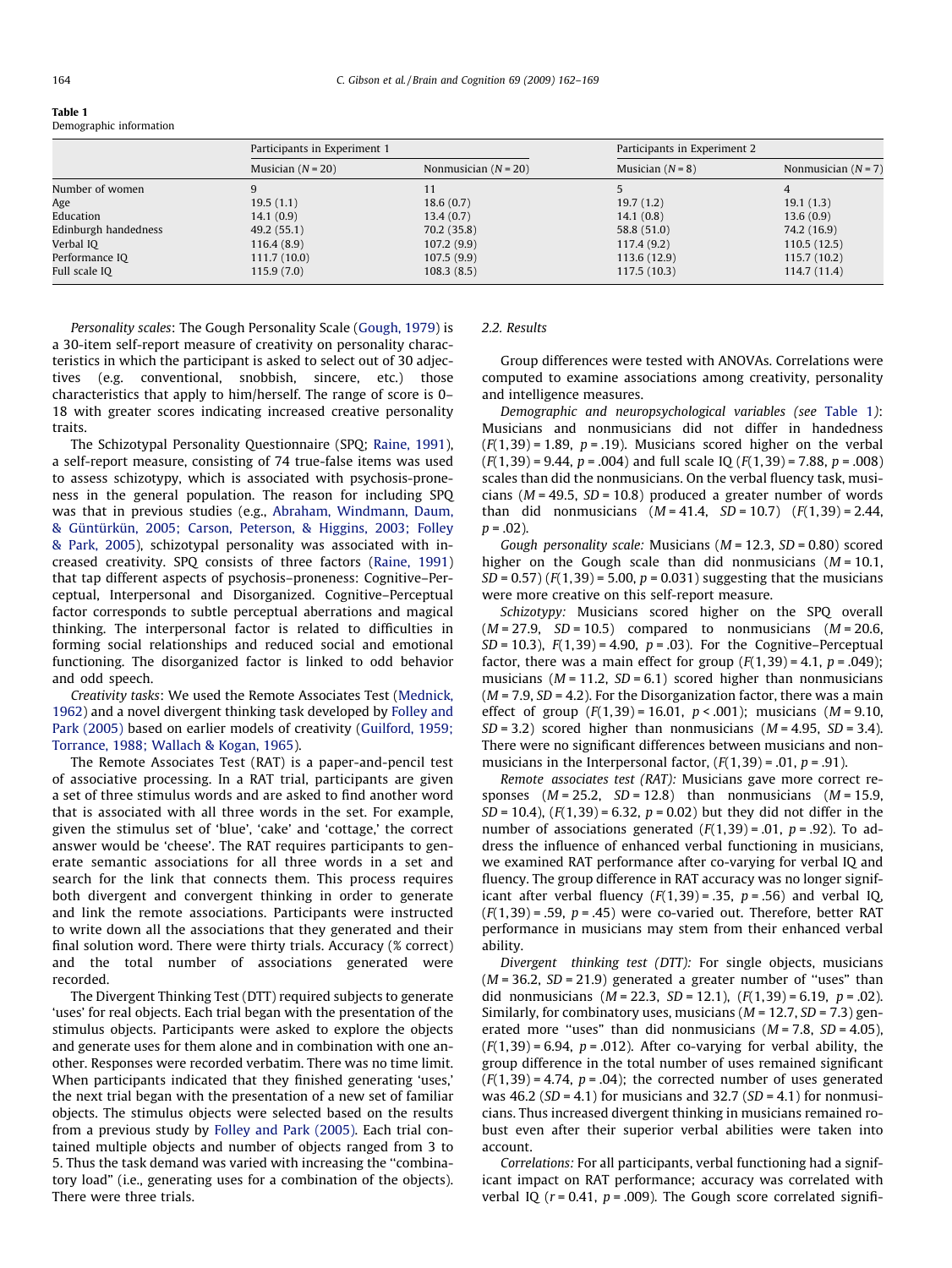cantly with the percentage correct on the RAT  $(r = 0.483,$  $p = 0.0014$ ) but not with the number of associations generated  $(r = -0.02, p = 0.89)$ . The Gough also correlated with the number of single object uses on the DTT ( $r = 0.482$ ,  $p = 0.0014$ ) but not with the combinatory uses score on the DTT  $(r = 0.20, p = 0.23)$ . Total SPQ score was not associated with the RAT accuracy  $(r = 0.19,$  $p = 0.25$ ) or with the RAT number of associations ( $r = -0.15$ )  $p = 0.36$ . However, the SPQ Disorganized factor was correlated with RAT accuracy ( $r = 0.37$ ,  $p = 0.02$ ). There were no significant correlations among SPQ scores and the DTT.

## 2.3. Discussion

These results suggest that musicians have increased convergent and divergent thinking compared with nonmusicians. Musicians also showed increased trait creativity as indexed by the Gough scale, which suggests that musicians do indeed show enhanced creative personality. Musicians also scored higher than nonmusicians on the Schizotypal Personality Scale (SPQ). The SPQ scores did not have an additional impact on their increased convergent and divergent thinking in musicians in contrast to the results from a previous study in which the SPQ scores were associated with increased divergent thinking ([Folley](#page-6-0) & Park, 2005). However, it must be noted that in the Folley and Park's study, the schizotypal individuals's mean SPQ score was greater than 20 above that of the control subjects. In the present study, the musicians scored higher than the nonmusicians but their scores were well within the normal, nonclinical range.

The musicians in our study had higher full scale IQs and verbal IQs than nonmusicians. We recruited both groups from the same selective university and they were matched demographically based on age, years of education and gender. Yet the music students had higher IQ scores than did nonmusicans. This result is in agreement with recent studies that found that extensive music training is associated with increased full scale IQ ([Schellenberg,](#page-7-0) 2004) and enhanced verbal ability (Chan, Ho, & [Cheung,](#page-6-0) 1998; Moreno & Besson, 2006; [Schellenberg,](#page-6-0) 2004; Schön, Magne, & Besson, 2004).

Although the superior verbal ability in musicians was a major factor in enhanced RAT performance, which requires both convergent and divergent thinking, better DTT performance of musicians could not be explained by their increased verbal fluency or IQ. There are some key differences in the RAT and the DTT. First, the RAT is a verbal task whereas DTT is a multimodal task with a verbal output. In the DTT, participants first looked at the stimuli but they also used other sensory modalities, especially tactile and sometimes auditory. Thus it is possible that the DTT recruits a wider, more bilateral neural network in addition to the language-related, more left-lateralized circuits. Second, the RAT has a correct solution but the DTT is open-ended. This difference in the goals of the two tasks may also be a key difference that contributes to how the subjects approached these two tasks and the IQ tests consist problems that have correct solutions.

Why are musicians better at divergent thinking than nonmusicians? One possibility is that some aspects of music training may enhance cognitive and neural mechanisms that are recruited for divergent thinking. After all, musicians engage in improvisation and many create music in addition to playing instruments. In addition, the brain organization of musicians may be especially conducive to creative thinking. Extensive music training involves reorganization of cortical structures and function (Elbert, [Pantev,](#page-6-0) [Wienbruch,](#page-6-0) Rockstroh, & Taub, 1995; Pantev et al., 1998; Schlaug, Jäncke, Huang, Staiger, & [Steinmetz,](#page-6-0) 1995) including reduced hemispheric asymmetry and efficient interhemispheric interactions (Patston, Kirk, Rolfe, [Corballis,](#page-7-0) & Tippett, 2007; Schlaug, Jäncke, Huang, & [Steinmetz,](#page-7-0) 1995), which are in turn, associated with creative thinking (Geake & [Hansen,](#page-6-0) 2005; Folley & Park, [2005](#page-6-0)). It is possible that music training influences brain organization such that the resulting cognitive system is prone to divergent thinking. To elucidate the cortical functioning during DTT in musicians, we used near infrared spectroscopy (NIRS) to study frontal cortical activation.

# 3. Experiment 2: A near-infrared spectroscopy study of prefrontal function during divergent thinking

We examined frontal activation during creative thinking with a modified divergent thinking task using near infrared spectroscopy (NIRS) in a randomly selected subset of participants from Experiment 1. NIRS is a noninvasive neuroimaging method that allows in vivo, photometrical measurement of changes in the concentrations of the oxyhemoglobin (oxyHb) and deoxyhemoglobin (deoxyHb) in the cortex ([Jobsis,](#page-7-0) 1977). NIRS is sensitive enough to measure the physiological blood oxygenation changes in the cortex during cognitive tasks in healthy subjects (Hoshi & [Tamura](#page-6-0) 1993; [Fallgatter](#page-6-0) & Strik 1998).

## 3.1. Materials and methods

Participants: Eight musicians (5 women) and seven nonmusicians (4 women) were recruited at random from the participants who took part in Experiment 1. Inclusion and exclusion criteria were identical to those described in Experiment 1. The mean duration of musical training was 10.5 years  $(SD = 2.1)$  and mean hours of practice per day was  $1.7$  (SD = 0.7) for the musicians. The two groups were matched in age, education and sex (see [Table](#page-2-0) 1). In addition, all the behavioral data collected in Experiment 1 were available for group comparisons.

### 3.1.1. Design and procedure

NIRS during modified DTT: NIRS was performed using 22 channels of a 780–830 nm spectrometer (ETG-100 system; Hitachi Medical Corp), composed of emitter–detector pairs. Each emitter was composed of two continuous laser diodes (3 mW ± 0.15 mW on 'high' power) with different wavelengths  $(780 \pm 20)$  and  $830 \pm 20$  nm) that were amplitude modulated (0.6 and 1.5 kHz). Near-infrared signals were mixed and transmitted through an optical fiber cable placed on the scalp using a spring-loaded probe. Another optical fiber carried the scattered signal picked up by the optical sensor to a photodiode. An inter-fiber spacing of approximately 27 mm produced a light penetration close to 20 mm. Probes were placed on the forehead according to the International 10–20 system of EEG electrode placement [\(Fig.](#page-4-0) 1) with RH probes covering areas Fp2, F4 and F8, and LH probes covering areas Fp1, F5 and F7.Signals were acquired at a sample rate of 10 Hz from 22 cortical regions on the bilateral frontal cortex using the  $3 \times 5$  probe holder and the corresponding optodes. The signal was amplified, demodulated, and then digitized. The detected signals were converted to chromophore concentrations using the modified Beer–Lambert Law [\(Obrig](#page-7-0) et al., 2000) to obtain changes in oxyhemoglobin (oxy-Hb), deoxyhemoglobin (deoxyHb) and total hemoglobin (total Hb). Changes in chromophore concentrations are observed with a 0.1-s temporal resolution and 20–30 mm spatial resolution. Utilization of different wavelengths of light enables separation of chromophore contributions to the hemodynamic response, and decreases in deoxyHb accompanied by increases in oxyHb and total Hb provide a representation of physiologic cortical activation [\(Zaramella](#page-7-0) et al., [2001\)](#page-7-0). Thus, all chromophores are reported.

A modified DTT using pictures of common household objects was used in a block design for the NIRS experiment [\(Fig.](#page-4-0) 2). Modifying the behavioral task from Experiment 1 was necessary to avoid motion artifact produced during speaking. Therefore, the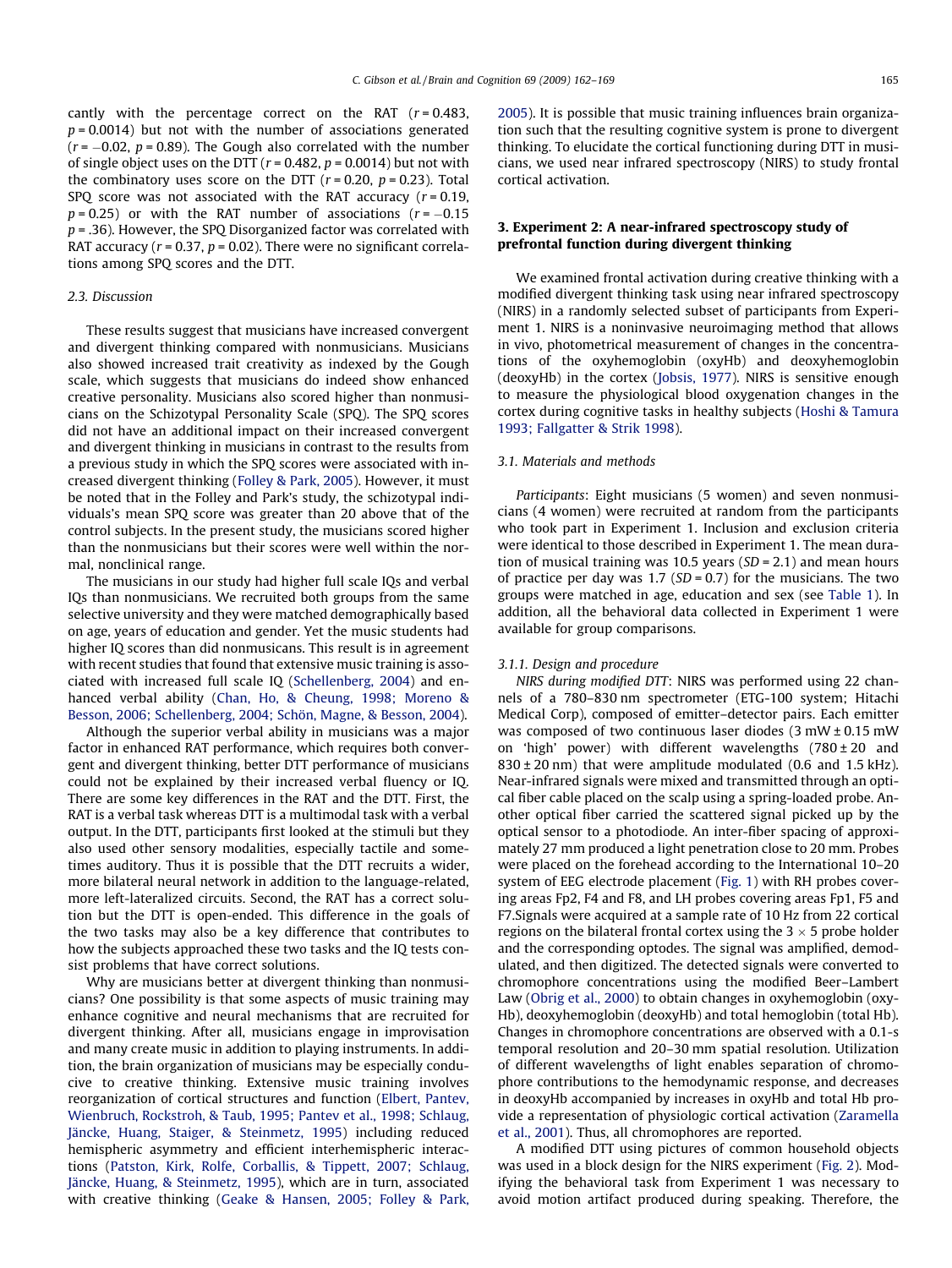<span id="page-4-0"></span>

Fig. 1. Placement of the  $3 \times 5$  probe holder on the frontal lobe. Odd numbered circles represent emitters and even numbered circles represent detectors. Large circles show measurement channels.

modified DTT required key presses during NIRS recording, but we recorded the ideas generated immediately after each run (see below).

In the modified DTT, a target object was presented above a central fixation point on a computer screen with an array of 8 other, numbered objects below the fixation point. Subjects were required to decide which objects in the array could be 'used' with the target. They indicated their response by pressing number keys corresponding to the numbered objects. To control for the perceptual, categorization, decision-making and motor response components of the DTT, we included a control task. We needed to ensure that the cortical activation observed was not due to pressing keys or examining an array of visual stimuli and having to group them. In the control task, a target stimulus object was presented above the central fixation point on the computer screen with an array of eight other numbered objects below it. Participants were required to decide which objects were similar in color to the target and indicate their choices by pressing the keys corresponding to the numbered objects. Identical items were shown during the control and DT tasks. The key presses were recorded.

Each run contained 1 color control and 1 DT tasks and was conducted as follows: there was a 15-s baseline fixation at the beginning of each run. Next, an instruction screen was presented for 5 s that alerted subjects to prepare for the ''color" task. Then, a stimulus screen containing objects was presented for 30 s during which subjects made their responses. There was a 15-s fixation period followed by a 5-s instruction screen that alerted subjects to prepare for the ''uses" task. Then the stimulus screen was presented for 45 s during which subjects made their responses by pressing the appropriate key. This was followed by another 15 s fixation period. This sequence of events constituted one run. Immediately after each run, the DT stimulus screen was displayed again indefinitely and subjects were asked to verbalize their responses that they had made in the previous run. This was done to verify the ideas generated during the modified DTT. The verbal responses were recorded by the experimenter. There were 6 runs per subject.

Data processing: Matlab<sup>™</sup> was used to process raw absorbance data. Data were downsampled from 10 to 1 Hz, then normalized and converted to chromophore measurements using the modified Beer–Lambert Law. Linear drift correction and statistical measurements were performed using Brain Voyager  $QX^{\mathbb{M}}$ . Contrasts were protected from alpha inflation by the false discovery statistic q(FDR). Within-subjects (DT vs. control task) and between-subjects contrasts were performed. Using the general linear model, statistical parametric maps were generated using the BrainVoyager QX with the group (musicians and nonmusicians) and task (DT and color tasks) as regressors.

# 3.2. Results

Demographic and neuropsychological variables (see [Table](#page-2-0) 1): Musicians and nonmusicians did not differ in handedness  $(F(1, 14) = .71, p = .49)$ , verbal IQ  $(F(1, 14) = 1.41, p = .26)$ , performance IQ  $(F(1, 14) = .10, p = .76)$ , full scale IQ  $(F(1, 14) = .24,$  $p = .64$ ) and verbal fluency ( $F(1,14) = .93$ ,  $p = .35$ ).

Behavioral measures of creativity from Experiment 1: The DTT, RAT and Gough scale scores from Experiment 1 were used to compare musicians and nonmusicians in this study. For DT for single objects, there was a trend towards musicians  $(M = 43.2,$  $SD = 27.1$ ) generating a greater number of "uses" than did nonmu-



Fig. 2. A schematic diagram of the modified divergent thinking task (DTT) and the control task performed during NIRS.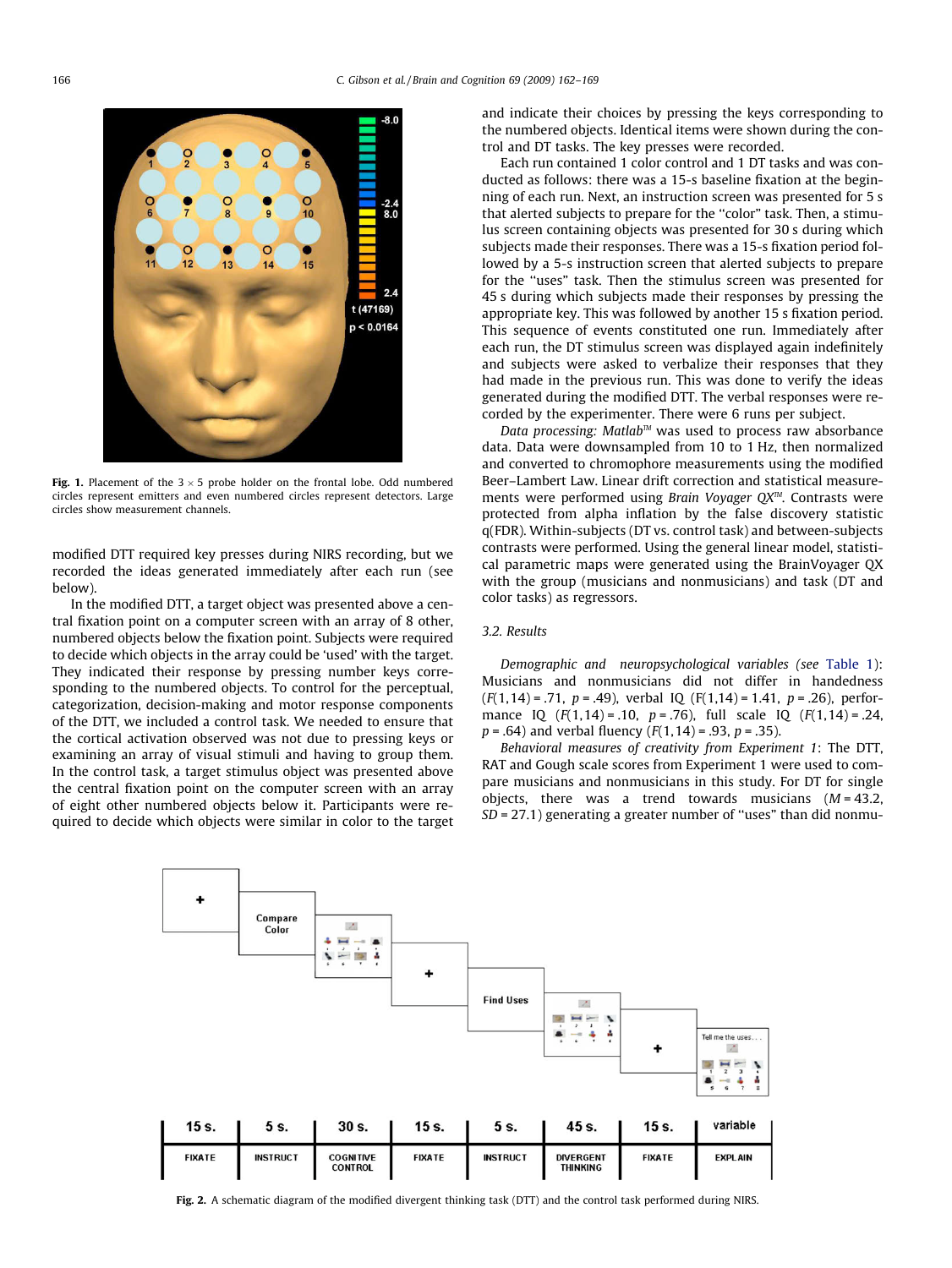sicians ( $M = 21.2$ ,  $SD = 10.8$ ), ( $F(1.14) = 3.50$ ,  $p = .08$ ). For combinatory uses on the DTT, musicians  $(M = 11.6, SD = 5.6)$  generated more "uses" than did nonmusicians  $(M = 6.3, SD = 1.97)$ ,  $(F(1, 14) = 4.77, p = .048)$ . On the RAT, although musicians  $(M = 28.5, SD = 15.5)$  scored numerically higher than nonmusicians  $(M = 15.0, SD = 13.5)$ , this difference did not reach statistical significance  $(F(1, 14) = 3.03, p = .11)$ . On the Gough scale, musicians  $(M = 12.2, SD = 3.1)$  scored higher than nonmusicians  $(M = 8.7,$  $SD = 2.8$ ) ( $F(1, 14) = 4.19$ ,  $p = .05$ ).

Schizotypy: Musicians and nonmusicians did not differ in the total SPQ scores ( $F(1,14) = .25$ ,  $p = .63$ ). There was no main effect of group  $(F(1, 14) = .43, p = .52)$  in the Disorganization factor and in the Interpersonal factor  $(F(1, 14) = .047, p = .51)$ . But there was a trend towards difference in the Cognitive–Perceptual factor  $(F(1, 14) = 4.25, p = .06)$ ; musicians  $(M = 12.2, SD = 5.0)$  scored higher than nonmusicians  $(M = 6.8, SD = 4.6)$ .

Modified DTT and NIRS: The number of uses generated in the modified DT condition and the number of similar colors in the color control task as recorded by the key press were compared with ANOVA. Behaviorally, there was no main effect of the group in the color task  $(F(1, 14) = 2.21, p = .17)$  with the musicians  $(M = 22.4, SD = 6.8)$  and nonmusicians  $(M = 27.0, SD = 9.1)$  performing similarly. In other words, the two groups selected about the same number of items as belonging to the same color category. There was also no difference between musicians  $(M = 17.6,$  $SD = 2.4$ ) and nonmusicians ( $M = 19.4$ ,  $SD = 3.5$ ) on the modified DTT  $(F(1, 14) = 3.08, p = .11)$ . This means they selected about the same number items to be used together and indicated their choices by key presses.

We examined the changes in oxyhemoglobin (oxyHb), deoxyhemoglobin (deoxyHb) and total hemoglobin (totalHb) concentrations in the frontal cortex for DTT compared with the color control task in musicians and nonmusicians. We compared the musicians with nonmusicians by subtracting the hemoglobin levels of the nonmusicians from those of the musicians. Group comparisons indicated a greater bilateral prefrontal increase in oxyHb and totalHb for musicians compared with nonmusicians during the DTT compared with the Color control task (see Fig. 3). The deoxyHb data did not indicate a clear pattern.

## 3.3. Discussion

Greater bilateral frontal activity was observed in musicians during the modified DTT compared with the control task even when the performance during NIRS was matched across the two groups. For all three chromophores, there was a similar pattern, although to a different degree depending on the chromophore. Musicians had a clear bilateral increase in oxyHb and totalHb compared to nonmusicians in the frontal cortex. Nonmusicians seemed to show greater concentrations of all 3 chromophores in the left than right frontal cortex (although more for deoxyHb and totalHb compared to oxyHb). Thus, musicians recruit more bilateral frontal network during DT whereas nonmusicians may rely more on the left hemisphere. Thus there is evidence for bilateral processing in musicians compared to nonmusicians; nonmusicians may rely on a more left-lateralized, verbally mediated strategy that might hinder divergent thinking in this experimental context.

Although the modified DTT used for the NIRS did not differentiate the two groups behaviorally, these musicians had higher DT for combinatory uses and Gough scores than nonmusicians outside the scanner. The full version of the DTT used in Experiment 1 differed from the modified version used in NIRS in two significant ways. For the NIRS, the DTT was modified to have a time limit for the responses and instead of verbal responses, key presses were used. This modification possibly reduced the sensitivity of the task. However, their brain activation pattern still differed and the behavioral measures of creativity obtained from Experiment 1 were still enhanced in this small subset of musicians who participated in NIRS.

The SPQ scores did not differentiate musicians from nonmusicians in Experiment 2 but the sample size was very small. Nevertheless, there was a trend towards group difference in the Cognitive–Perceptual subscale, with musicians scoring higher than nonmusicians.

There are some limitations to consider. First, the sample size was small, however the participants were well characterized and demographically matched. Second, NIRS measures were obtained from the frontal cortex only, which somewhat limits the interpretation. Creative thinking involves a complex neural network in addition to the frontal regions but owing to the limited number of channels available in the NIRS equipment, we had to select a cortical region a priori. Studies of whole-brain activation patterns during divergent thinking should be conducted in the future to examine the role of temporal cortex in divergent thinking. Third, convergent thinking is also a key component of creativity but we did not address it in the NIRS study. [Jung-Beeman](#page-7-0) and colleagues [\(2004\)](#page-7-0) have examined the neural correlates of convergent thinking and they point to the role of right temporal cortex. Future studies could address both divergent and convergent thinking in the same subjects to further our understanding of the relationship between these two aspects of creativity.



Fig. 3. NIRS activation maps comparing musicians and nonmusicians. Chromophore concentrations during the control task were subtracted from those during the divergent thinking task for each group to derive activation maps for the three chromophores. Then group difference maps were generated by subtracting the nonmusians from the musicians. (a) OxyHb levels: Increased bilateral frontal cortical oxyHb levels in musicians compared with nonmusicians (see red areas). (b) DeoxyHb levels: Musicians and nonmusicians show different patterns of deoxyHb concentrations levels during DT. Nonmusicians appear to show increased deoxyHb levels in the left frontal cortex (indicated by blue–green areas) whereas musicians show more bilateral increase in deoxyHb levels (see red–orange areas). (c) TotalHb levels: Bilateral increase in totalHb levels in musicians compared with nonmusicians in the frontal cortex (see red areas). Nonmusicians show more activation in the left frontal cortex (see blue areas). (For interpretation of the references to color in this figure legend, the reader is referred to the web version of this paper.)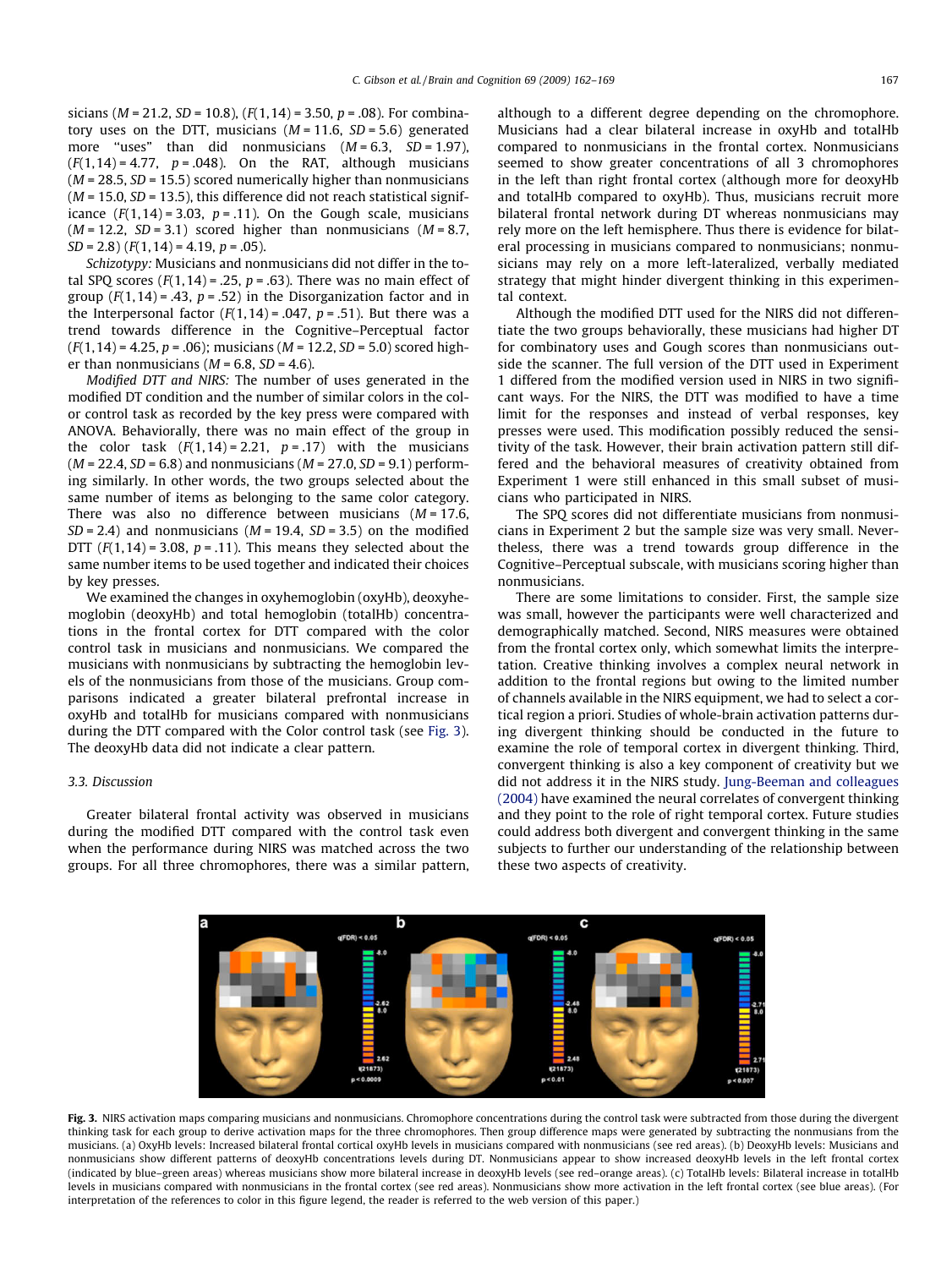<span id="page-6-0"></span>Even with these potential limitations, the difference between musicians and nonmusicians in the recruitment of frontal cortex during divergent thinking appears to be robust.

## 4. General discussion

The behavioral data from Experiment 1 supported our hypothesis of enhanced creative thinking in musicians. These results motivated an investigation of the neural correlates of creativity in Experiment 2 with NIRS. We observed greater bilateral frontal activation during a divergent thinking task than during a control task in the musicians.

An important finding in the current study was the increased IQ scores of the musicians, which is interesting in itself. There have been studies that point to the benefits of music training that include increased verbal functioning (e.g. Chan, Ho & Cheung,1998). Our data are in agreement with the past results. Since the musicians showed superior verbal ability, a question arose as to whether increased creativity could be simply due to greater intelligence. We examined this issue by co-varying for verbal IQ and fluency. Indeed, better verbal ability contributed to enhanced RAT, which requires both divergent and convergent thinking but not to the DTT performance. We posit that verbal intelligence contributes more significantly to convergent thinking, which, as [Guil](#page-7-0)ford [\(1959\)](#page-7-0) states, require the identification of a single solution to a well-defined problem. The significant group difference in DTT even after co-varying for verbal IQ and fluency, suggests that generating novel ideas requires something more than verbal abilities.

While increased sinistrality or mixed handedness is often found in musicians (Jäncke, Schlaug, & [Steinmetz,](#page-7-0) 1997; Hassler, 1990), we did not find increased left-handedness in musicians in our study. So the bilateral frontal activation pattern observed cannot be attributed to increased mixed handedness or sinistrality in our study. On the other hand, it could be argued that music training may enhance recruitment of both hemispheres. Playing a musical instrument requires bimanual dexterity. Musicians recruited in our study played various instruments that require both integrated and independent bimanual activity (e.g. 11 piano, 3 woodwind, 11 strings, 1 percussion) with 9/20 of them playing two or more instruments. Christman (1993) distinguishes between temporally integrated bimanual activity (in which both hands must be coordinated to play an instrument) required in playing strings and woodwinds, and more independent bimanual activity (in which the hands move independently) required to play the piano. The former group was found to exhibit weaker degrees of handedness and greater bilateral hemispheric integration. However, all musical instruments require the performer to centrally integrate the activities of the two hands over time. For example, playing the piano requires both independent and coordinated movements of the hands. The left and the right hand execute different sequences of movements but the timing of the movements of the two hands must be centrally coordinated in time. In sum, across a wide range of musical instruments, it is likely that a high level of interhemispheric coordination and cooperation must be achieved by the performer.

Previous studies had observed an association of schizotypy and creativity (Leonhard & Brugger, 1998; Gianotti, Mohr, Pizzagalli, Lehmann, & Brugger, 2001; Folley & Park, 2005; Abraham et al., 2005; Weinstein & Graves, 2001; Carson et al., 2003). In the present study, while schizotypy was significantly increased in the musicians, it was not correlated with creativity measures. Perhaps this is because both groups were within a nonclinical, normal range of SPQ scores; the mean SPQ score of the musicians was 27.9 compared with 20.6 for the nonmusicians. In the study by Folley and Park (2005) the mean SPQ score of the schizotypal undergraduate students was 44.7 and that for the control students was 20.9.

Another way to interpret the results of the present study is to note the fact that there are many routes to increased divergent thinking and creativity. Highly schizotypal and psychosis-prone individuals may show increased divergent thinking because they have the neurocognitive profile that is conducive to remote and indirect associations. Musicians may show enhanced divergent and convergent thinking due to their extensive training and experience that facilitates performance on these tasks. Thus, increased schizotypy may be one of several factors contributing to increased creativity.

To summarize, we found evidence for increased creativity in trained musicians from behavioral and functional neuroimaging results. Enhanced divergent thinking may indicate a potential for efficient, flexible thinking and the ability to generate novel solutions, which may be supported by increased recruitment of the frontal cortex.

#### Acknowledgments

We thank Susan Hespos, Anna Lane, Chris Cannistraci and John Gore. We are also grateful to two anonymous reviewers for their insightful suggestions. This study was supported in part by the Discovery Grant.

#### References

- American Psychiatric Association (1994). Diagnostic and statistical manual of mental disorders. 4th ed. VA: American Psychiatric Publications Inc.
- Abraham, A., Windmann, S., Daum, I., & Güntürkün, O. (2005). Conceptual expansion and creative imagery as a function of psychoticism. Consciousness and Cognition, 14, 520–534.
- Amabile, T. M. (1983). The social psychology of creativity: A componential definition. Journal of Personality and Social Psychology, 45, 356–357.
- Bartlett, M. M., & Davis, G. A. (1974). Do the Wallach and Kogan Tests predict real creative behavior? Perceptual and Motor Skills, 39, 730.
- Bengtsson, S. L., Csíkszentmihályi, M., & Ullén, F. (2007). Cortical regions involved in the generation of musical structures during improvisation in pianists. Journal of Cognition Neuroscience, 9(5), 830–842.
- Bennet, S. N. (1973). Divergent thinking ability: A validation study. British Journal of Educational Psychology, 43, 1–7.
- Bekhtereva, N. P., Dan'ko, S. G., Starchenko, M. G., Pakhomov, S. V., & Medvedev, S. V. (2001). Study of the brain organization of creativity: III Brain activation assessed by the local cerebral blood flow and EEG. Human Physiology, 27, 390–397.
- Bekhtereva, N. P., Starchenko, M. G., Klyucharev, V. A., Vorob'ev, V. A., Pakhomov, S. V., & Medvedev, S. V. (2000). Study of the brain organization of creativity: II Positron-emission tomography data. Human Physiology, 26, 516–522.
- Carlsson, I., Wendt, P. E., & Risberg, J. (2000). On the neurobiology of creativity: Differences in frontal activity between high and low creative subjects. Neuropsychologia, 38, 873–885.
- Carson, S. H., Peterson, J. B., & Higgins, D. M. (2003). Decreased latent inhibition is associated with increased creative achievement in high-functioning individuals. Journal of Personality and Social Psychology, 85(3), 499–506.
- Chan, A. S., Ho, Y. C., & Cheung, M. C. (1998). Musical training improves verbal memory. Nature, 396, 128.
- Christman, S. (1993). Handedness in musicians: Bimanual constraints on performance. Brain and Cognition, 22, 266–272.
- Cropley, A. J. (1972). A five-year longitudinal study of the validity of creativity tests. Developmental Psychology, 6, 119–124.
- Drevdahl, J. B. (1956). Factors of Importance for Creativity. Journal of Clinical Psychology, 12, 21–26.
- Elbert, T., Pantev, C., Wienbruch, C., Rockstroh, B., & Taub, E. (1995). Increased cortical representation of the fingers of the left hand in string players. Science, 270, 305–307.
- Fallgatter, A. J., & Strik, W. K. (1998). Prefrontal activation during the Wisconsin Card Sorting Test assessed with two-channel near-infrared spectroscopy. European Archives of Psychiatry and Clinical Neuroscience, 248, 245–249.
- Folley, B. S., & Park, S. (2005). Verbal creativity and schizotypal personality in relation to prefrontal hemispheric laterality; a behavioral and near-infrared optical imaging study. Schizophrenia Research, 80(2-3), 271–282.
- Folley, B.S. (2006). The cognitive neuroscience of creativity in schizophrenia spectrum. Vanderbilt University Doctoral Dissertation.
- Gaser, C., & Schlaug, G. (2003). Brain structures differ between musicians and nonmusicians. Journal of Neuroscience, 23(27), 9240–9245.
- Geake, J. G., & Hansen, P. C. (2005). Neural correlates of intelligence as revealed by fMRI of fluid analogies. Neuroimage, 26, 555.